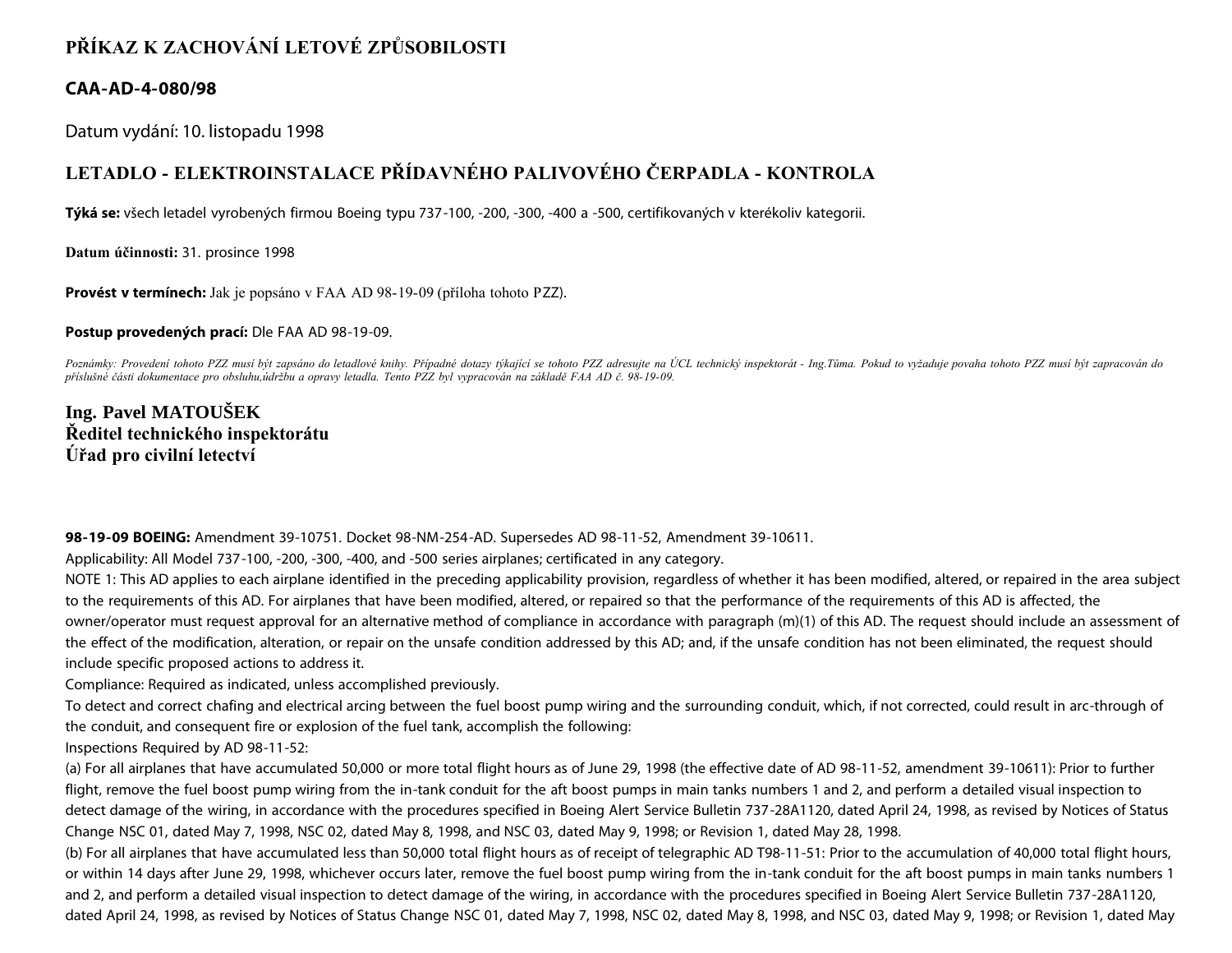28, 1998.

(c) For all airplanes: Remove the fuel boost pump wiring from the in-tank conduit for the center tank left and right boost pumps, and perform a detailed visual inspection to detect damage of the wiring, in accordance with the procedures specified in Boeing Alert Service Bulletin 737-28A1120, dated April 24, 1998, as revised by Notices of Status Change NSC 01, dated May 7, 1998, NSC 02, dated May 8, 1998, and NSC 03, dated May 9, 1998; or Revision 1, dated May 28, 1998. Accomplish the inspection at the earliest of the times specified in paragraphs  $(c)(1)$ ,  $(c)(2)$ , and  $(c)(3)$ .

(1) For Model 737-300, -400, and -500 series airplanes: Inspect prior to the accumulation of 40,000 total flight hours, or within 14 days after June 29, 1998, whichever occurs later.

(2) For Model 737-100 and -200 series airplanes: Inspect prior to the accumulation of 40,000 total flight hours, or within 10 days after June 29, 1998, whichever occurs later. (3) For all airplanes: Inspect prior to the accumulation of 50,000 total flight hours, or within 5 days after June 29, 1998, whichever occurs later.

(d) For all airplanes: Prior to the accumulation of 30,000 total flight hours or within 45 days after June 29, 1998, whichever occurs later, remove the fuel boost pump wiring from the in-tank conduit for the aft boost pumps in main tanks numbers 1 and 2, and the center tank left and right boost pumps, and perform a detailed visual inspection to detect damage of the wiring, in accordance with the procedures specified in Boeing Alert Service Bulletin 737-28A1120, dated April 24, 1998, as revised by Notices of Status Change NSC 01, dated May 7, 1998, NSC 02, dated May 8, 1998, and NSC 03, dated May 9, 1998; or Revision 1, dated May 28, 1998.

New Inspection Requirement:

(e) For airplanes that have accumulated 20,000 or more total flight hours and less than 30,000 total flight hours as of the effective date of this AD: Within 60 days after the effective date of this AD, remove the fuel boost pump wiring from the in-tank conduit for the aft boost pumps in main tanks numbers 1 and 2, and the center tank left and right boost pumps, and perform a detailed visual inspection to detect damage of the wiring; in accordance with the procedures specified in Boeing Alert Service Bulletin 737- 28A1120, dated April 24, 1998, as revised by Notices of Status Change NSC 01, dated May 7, 1998, NSC 02, dated May 8, 1998, and NSC 03, dated May 9, 1998; or Revision 1, dated May 28, 1998.

Corrective Actions:

(f) If red, yellow, blue, or green wire insulation cannot be seen through the outer jacket of the electrical cable during any inspection required by this AD: Prior to further flight, accomplish paragraph (f)(1), (f)(2), or (f)(3) of this AD in accordance with procedures specified in Boeing Alert Service Bulletin 737-28A1120, dated April 24, 1998, as revised by Notices of Status Change NSC 01, dated May 7, 1998, NSC 02, dated May 8, 1998, and NSC 03, dated May 9, 1998; or Revision 1, dated May 28, 1998.

(1) Install Teflon sleeving over the electrical cable, and reinstall the cable. Or

(2) Reinstall the electrical cable without Teflon sleeving over the cable. Within 500 flight hours after accomplishment of the reinstallation, repeat the inspection described in paragraph (d) of this AD; and install Teflon sleeving over the cable. Or

(3) Replace the electrical cable with new cable without Teflon sleeving. Within 18 months or 6,000 flight hours, whichever occurs first, repeat the inspection specified in paragraph (d) of this AD, and install Teflon sleeving over the cable.

(g) If red, yellow, blue, or green wire insulation can be seen through the outer jacket of the electrical cable during any inspection required by this AD, but no evidence of electrical arcing is found: Prior to further flight, accomplish either paragraph (g)(1) or (g)(2) of this AD in accordance with the procedures specified in Boeing Alert Service Bulletin 737-28A1120, dated April 24, 1998, as revised by Notices of Status Change NSC 01, dated May 7, 1998, NSC 02, dated May 8, 1998, and NSC 03, dated May 9, 1998; or Revision 1, dated May 28, 1998.

(1) Replace the damaged electrical cable with a new cable, install Teflon sleeving over the cable, and reinstall the cable. Or

(2) Replace the electrical cable with a new cable without Teflon sleeving. Within 18 months or 6,000 flight hours, whichever occurs first, repeat the inspection described in paragraph (d) of this AD; and install Teflon sleeving over the cable.

(h) If any evidence of electrical arcing but no evidence of fuel leakage is found on the removed electrical cable during any inspection required by this AD: Prior to further flight, accomplish paragraphs (h)(1) and (h)(2) of this AD in accordance with the procedures specified in Boeing Alert Service Bulletin 737-28A1120, dated April 24, 1998, as revised by Notices of Status Change NSC 01, dated May 7, 1998, NSC 02, dated May 8, 1998, and NSC 03, dated May 9, 1998; or Revision 1, dated May 28, 1998.

(1) Verify the integrity of the conduit in accordance with the instructions contained in NSC 03 or Revision 1 of the alert service bulletin. And

(2) Accomplish either paragraph (h)(2)(i) or (h)(2)(ii) of this AD in accordance with the alert service bulletin.

(i) Replace the damaged electrical cable with a new cable, install Teflon sleeving over the cable, and reinstall the cable. Or

(ii) Replace the electrical cable with a new cable without Teflon sleeving. Within 18 months or 6,000 flight hours, whichever occurs first, repeat the inspection described in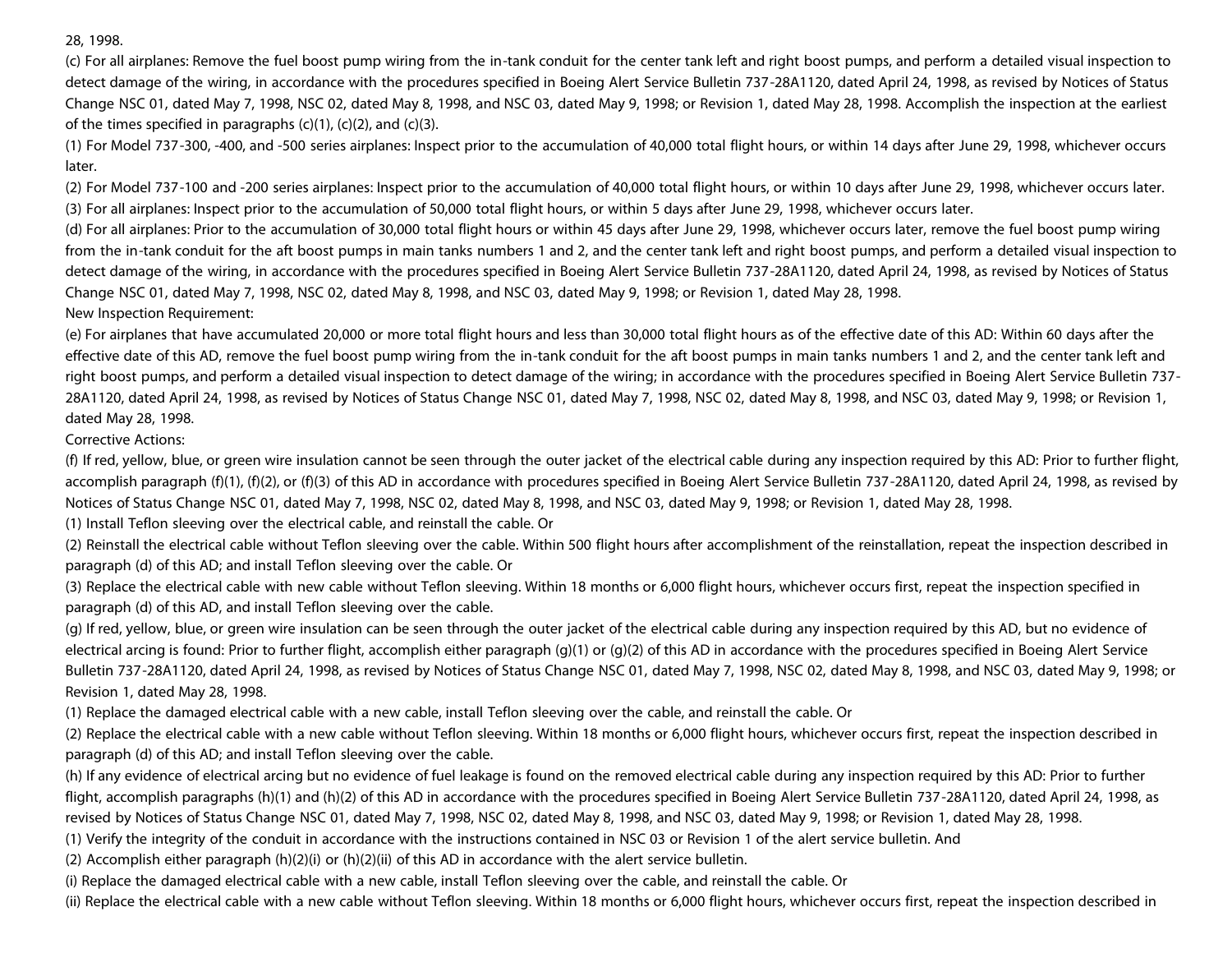paragraph (d) of this AD; and install Teflon sleeving over the cable.

(i) If any evidence of fuel is found on the removed electrical cable during any inspection required by this AD: Prior to further flight, accomplish paragraphs (i)(1) and (i)(2) of this AD in accordance with the procedures specified in Boeing Alert Service Bulletin 737-28A1120, dated April 24, 1998, as revised by Notices of Status Change NSC 01, dated May 7, 1998, NSC 02, dated May 8, 1998, and NSC 03, dated May 9, 1998; or Revision 1, dated May 28, 1998.

(1) Replace the conduit section where electrical arcing was found. And

(2) Accomplish either paragraph (i)(2)(i) or (i)(2)(ii) of this AD.

(i) Replace the damaged electrical cable with a new cable, install Teflon sleeving over the cable, and reinstall the cable. Or

(ii) Replace the electrical cable with a new cable without Teflon sleeving. Within 18 months or 6,000 flight hours, whichever occurs first, repeat the inspection described in paragraph (d) of this AD; and install Teflon sleeving over the cable.

(j) For Groups 1 and 2 airplanes, as identified in Boeing Alert Service Bulletin 737-28A1120, dated April 24, 1998: Concurrent with the first accomplishment of corrective action in accordance with paragraph (f), (g), (h), or (i) of this AD, as applicable, replace the case ground wire with a new wire in accordance with Boeing Alert Service Bulletin 737- 28A1120, dated April 24, 1998; as revised by Notices of Status Change NSC 01, dated May 7, 1998, NSC 02, dated May 8, 1998, and NSC 03, dated May 9, 1998; or Revision 1, dated May 28, 1998.

(k) Installation of Teflon sleeving over any electrical cable that is new or has been inspected in accordance with paragraph (a), (b), (c), (d), or (e) of this AD, constitutes terminating action for the requirements of this AD.

(l) If any damage specified in paragraph (g), (h), or (i) of this AD is found during any inspection required by this AD, within 10 days after accomplishing the inspection required by paragraph (a), (b), (c), (d), or (e) of this AD, as applicable, accomplish paragraphs (l)(1) and (l)(2) of this AD. Information collection requirements contained in this regulation have been approved by the Office of Management and Budget (OMB) under the provisions of the Paperwork Reduction Act of 1980 (44 U.S.C. 3501 et seq.) and have been assigned OMB Control Number 2120-0056.

(1) Submit any damaged electrical cables and conduits to Boeing, in accordance with Boeing Alert Service Bulletin 737-28A1120, dated April 24, 1998, as revised by Notices of Status Change NSC 01, dated May 7, 1998, NSC 02, dated May 8, 1998, and NSC 03, dated May 9, 1998; or Revision 1, dated May 28, 1998; include the serial number of the airplane, the number of total flight hours and flight cycles accumulated on the airplane, and the location of the electrical cable on the airplane.

(2) For airplanes that are inspected after June 29, 1998, submit the serial number of the airplane, the number of total flight hours and flight cycles accumulated on the airplane, and the location of the electrical cable on the airplane to the Manager, Seattle Aircraft Certification Office (ACO), FAA, Transport Airplane Directorate, 1601 Lind Avenue, SW., Renton, Washington 98055-4056; fax (425) 227-1181.

(m) (1) An alternative method of compliance or adjustment of the compliance time that provides an acceptable level of safety may be used if approved by the Manager, Seattle ACO. Operators shall submit their requests through an appropriate FAA Principal Maintenance Inspector, who may add comments and then send it to the Manager, Seattle ACO.

(m) (2) Alternative methods of compliance, approved previously in accordance with AD 98-11-52 are approved as alternative methods of compliance with this AD.

NOTE 2: Information concerning the existence of approved alternative methods of compliance with this AD, if any, may be obtained from the Seattle ACO.

(n) Special flight permits may be issued in accordance with sections 21.197 and 21.199 of the Federal Aviation Regulations (14 CFR 21.197 and 21.199) to operate the airplane to a location where the requirements of this AD can be accomplished.

(o) Except as provided in paragraph (k)(2) of this AD, the actions shall be done in accordance with Boeing Alert Service Bulletin 737-28A1120, dated April 24, 1998, as revised by Notice of Status Change NSC 01, dated May 7, 1998, Notice of Status Change NSC 02, dated May 8, 1998, and Notice of Status Change NSC 03, dated May 9, 1998; or Boeing Alert Service Bulletin 737-28A1120, Revision 1, dated May 28, 1998.

(1) The incorporation by reference of Boeing Alert Service Bulletin 737-28A1120, Revision 1, dated May 28, 1998, as listed in the regulations, is approved by the Director of the Federal Register as of October 15, 1998.

(2) The incorporation by reference of Boeing Alert Service Bulletin 737-28A1120, dated April 24, 1998, as revised by Notice of Status Change NSC 01, dated May 7, 1998, Notice of Status Change NSC 02, dated May 8, 1998, and Notice of Status Change NSC 03, dated May 9, 1998, was approved previously by the Director of the Federal Register as of June 29, 1998 (63 FR 34271, June 24, 1998).

(3) Copies may be obtained from Boeing Commercial Airplane Group, P.O. Box 3707, Seattle, Washington 98124-2207. Copies may be inspected at the FAA, Transport Airplane Directorate, 1601 Lind Avenue, SW., Renton, Washington; or at the Office of the Federal Register, 800 North Capitol Street, NW., suite 700, Washington, DC.